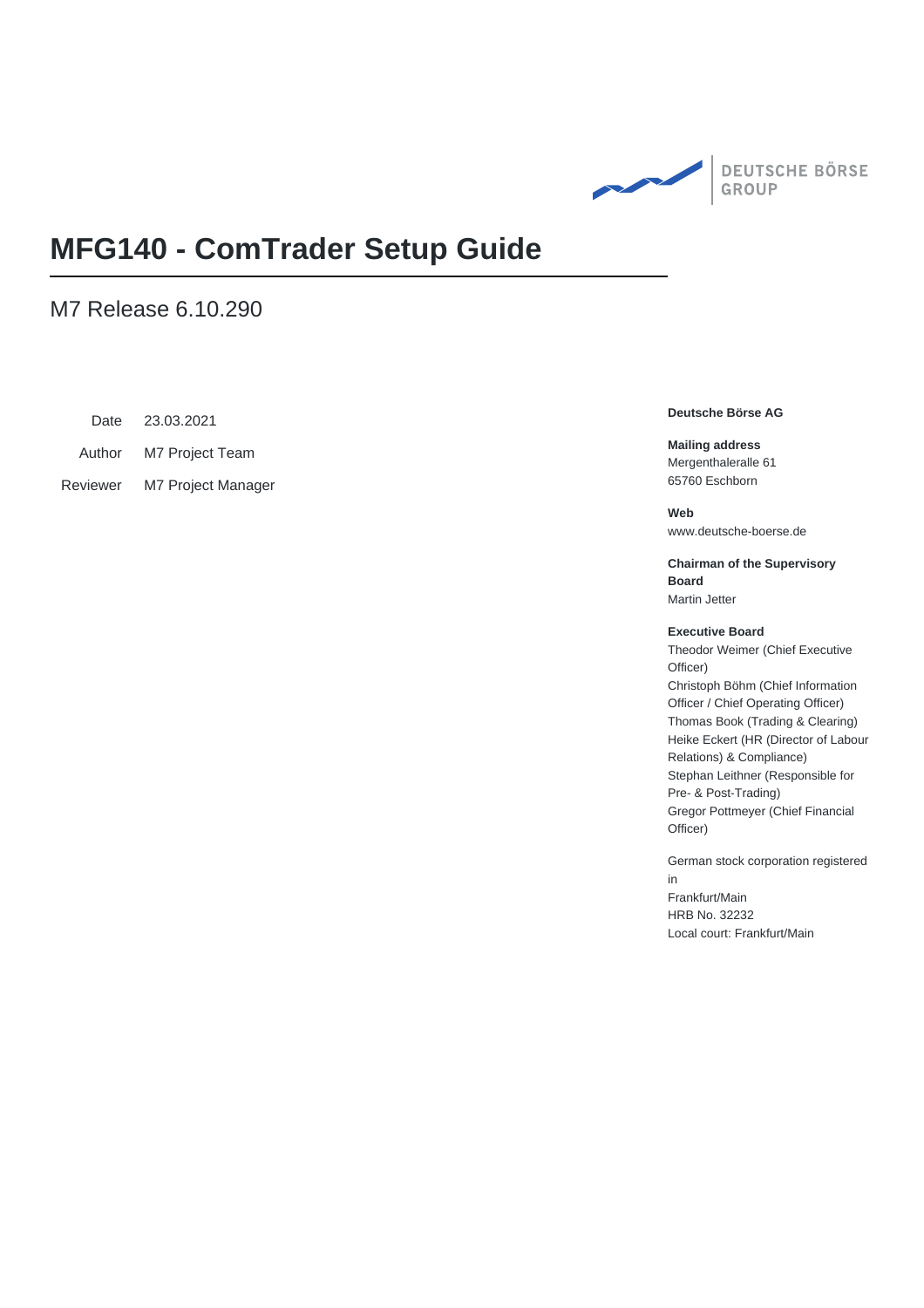# **1 Technical Requirements to run ComTrader**

# **1.1 Client PC**

To run the ComTrader application a PC that contains at least 2 Gigabytes of Memory. The processor's specifications should be at least 3GHz for a single core chip or at least 2GHz for a dual core processor.

The ComTrader application requires **a dedicated amount of memory totalling 1.1GB** . The optimal amount of memory can be found in Section Using a [Standalone](#page-10-0) Version depending on the version in use.

A sound card is also required.

| <b>Platform</b> | <b>Notes to JavaFX Media</b>                                                                                                                                                           |
|-----------------|----------------------------------------------------------------------------------------------------------------------------------------------------------------------------------------|
| Windows 8       | The pre-installed Microsoft AAC and H.264 DirectShow decoder filters<br>are used by default. However, if the MainConcept H.264/AVC Pro                                                 |
| Windows 10      | Decoder Pack is installed on your system, then the first available AAC<br>or H.264 decoder from the following list is used within the following<br>order:                              |
|                 | - MainConcept                                                                                                                                                                          |
|                 | - Microsoft                                                                                                                                                                            |
|                 | - DivX Plus                                                                                                                                                                            |
|                 | - MainConcept trial version (demo codecs from Showcase).                                                                                                                               |
|                 | If none of these decoders are available, AAC and H.264 decoding will<br>fail.                                                                                                          |
| Linux           | You must install GLIB 2.28 in order to run JavaFX Media.<br>You must install the following packages in order to support AAC audio,<br>MP3 audio, H.264 video, and HTTP Live Streaming: |
|                 |                                                                                                                                                                                        |
|                 | libaycodec53 and libayformat53 on Ubuntu Linux 12.04 or equivalent.                                                                                                                    |

A list of supported graphics cards are listed below. In addition, to avoid rendering issues on Windows platform, upgrade the ATI driver to Catalyst 11.09 or later.

| <b>Graphics Card</b> | <b>Supported Graphics Processing Units (GPUs)</b>                                                                              |
|----------------------|--------------------------------------------------------------------------------------------------------------------------------|
| <b>NVIDIA</b>        | Mobile GPUs: GeForce 8M and 100M series or higher, NVS 2100M<br>series or higher, and Mobility Quadro FX 300M series or higher |
|                      | Desktop GPUs: GeForce 8 and 100 series or higher                                                                               |
|                      | Workstation GPUs: Quadro FX 300 series or higher                                                                               |
| ATI                  | Mobile GPUs: Mobility Radeon HD 3000, 4000, and 5000 series                                                                    |
|                      | Desktop GPUs: Radeon HD 2400, 3000, 4000, 5000, and 6000 series                                                                |
| Intel                | Mobile GPUs: GMA 4500MHD and GMA HD                                                                                            |
|                      | Desktop GPUs: GMA 4500 and GMA HD                                                                                              |

<span id="page-1-0"></span>Windows 8, Windows 10, Mac OS X and Linux operating systems are supported for running Java applications from Oracle Corporation. [1](#page-11-0)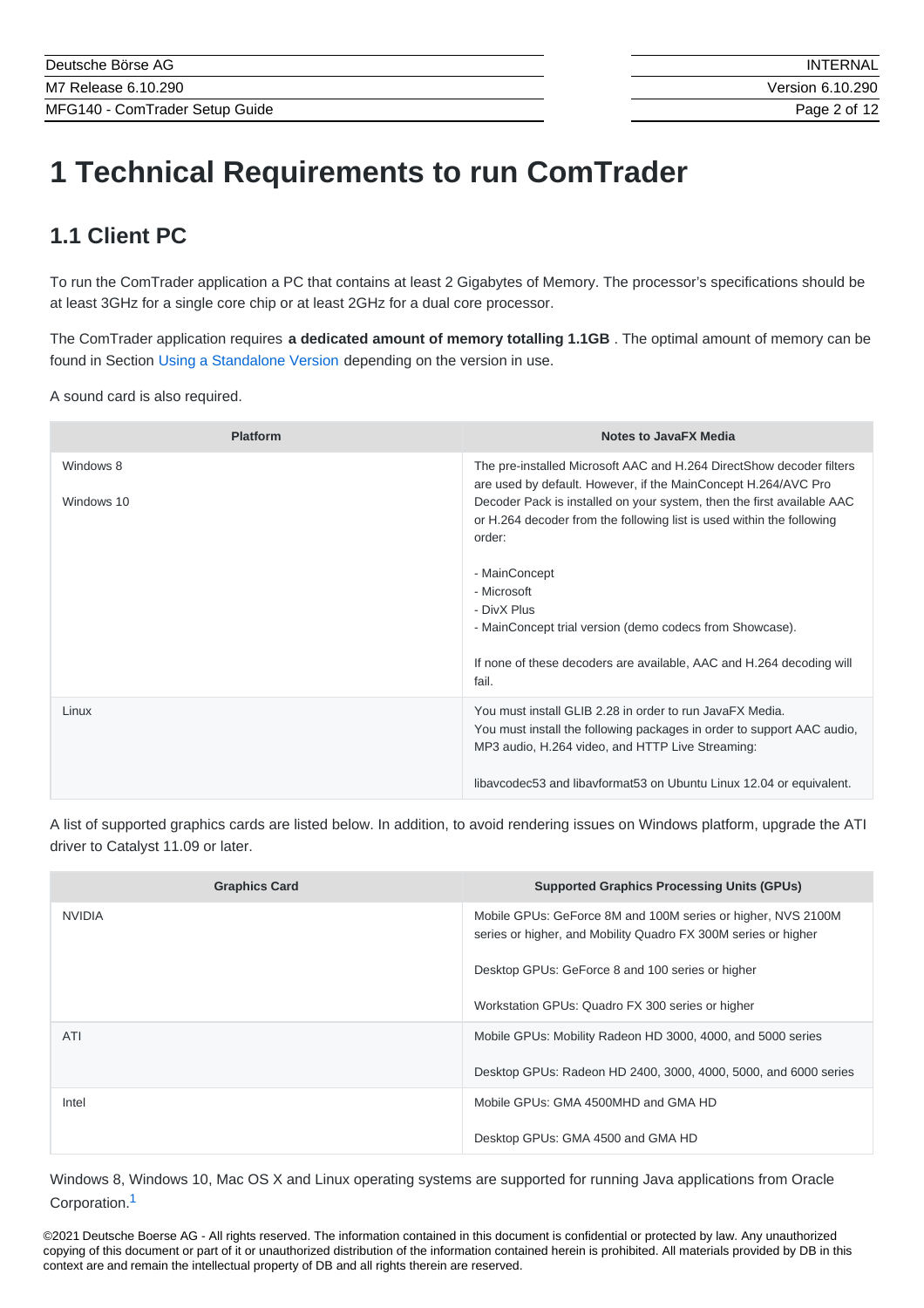| Deutsche Börse AG              | INTERNAL         |
|--------------------------------|------------------|
| M7 Release 6.10.290            | Version 6.10.290 |
| MFG140 - ComTrader Setup Guide | Page 3 of 12     |

Windows 10 and Linux Ubuntu (both 64-bit versions) are the Operating Systems supported by Deutsche Boerse AG for the M7 ComTrader application.

Running ComTrader on a Virtual Desktop based Infrastructure, as well as any other type of virtualisation setup (e.g. Citrix) is currently possible but is not supported. Therefore, levels of performance cannot be guaranteed.

The Client PC must have a suitable internet connection (DSL or higher is recommended). The connection to the backend can be made directly or over a leased line (dedicated network connection to the backend network). HTTP and SOCKS proxies are supported.

ComTrader needs a Java Plugin (JRE) with the version 8 update 60 or higher (the latest 64-bit version is recommended). Furthermore, the end-user of ComTrader needs access rights to the Java Plugin (e.g. Plugin cache).

When a standalone version is used, the proper Java version is bundled and does not require a separate installation.

To access the initial website an internet browser is required (Java Web Start supports primarily Internet Explorer 4 or higher and Mozilla).

For the export functionality, Microsoft Excel 2010 is supported by Deutsche Boerse AG.

# <span id="page-2-0"></span>**1.2 Starting ComTrader and Getting Connected**

<span id="page-2-1"></span>ComTrader is started via a web site (the address is provided in a separate document) or by running an executable file from a standalone package<sup>[2](#page-11-1)</sup>.

<span id="page-2-2"></span>During the program start process, the Web Start<sup>[3](#page-11-2)</sup> mechanism completes a version check and, if necessary, the latest version of ComTrader will be downloaded.

Whilst starting, a security warning may be shown. The application is signed by a certificate of the Deutsche Börse Group signed by VeriSign. If VeriSign is not in the trusted authorities on an operation system level, the checkbox "I accept the risk and want to run this application" must be checked, before clicking "Run". A message showing the certificate details can also appear depending on the Java settings.

|                                                                                                                                                                                                 |                  | Do you want to run this application?                                         |
|-------------------------------------------------------------------------------------------------------------------------------------------------------------------------------------------------|------------------|------------------------------------------------------------------------------|
|                                                                                                                                                                                                 | Name:            | <b>ComTrader</b>                                                             |
|                                                                                                                                                                                                 |                  | Publisher: Deutsche Boerse AG                                                |
|                                                                                                                                                                                                 | Location:        | http://m7trading.deutsche-boerse.com                                         |
| This application will run with unrestricted access which may put your<br>computer and personal information at risk. Run this application only if you<br>trust the location and publisher above. |                  |                                                                              |
|                                                                                                                                                                                                 |                  | $\Box$ Do not show this again for apps from the publisher and location above |
|                                                                                                                                                                                                 | More Information | Cancel<br>Run                                                                |

The size of this file may change in the future (e.g. by updates). Please make sure that the download of this file is not restricted by size limitations for zip or jar archives in your infrastructure. Furthermore, please make sure that the jar archive is not changed by any virus scanner.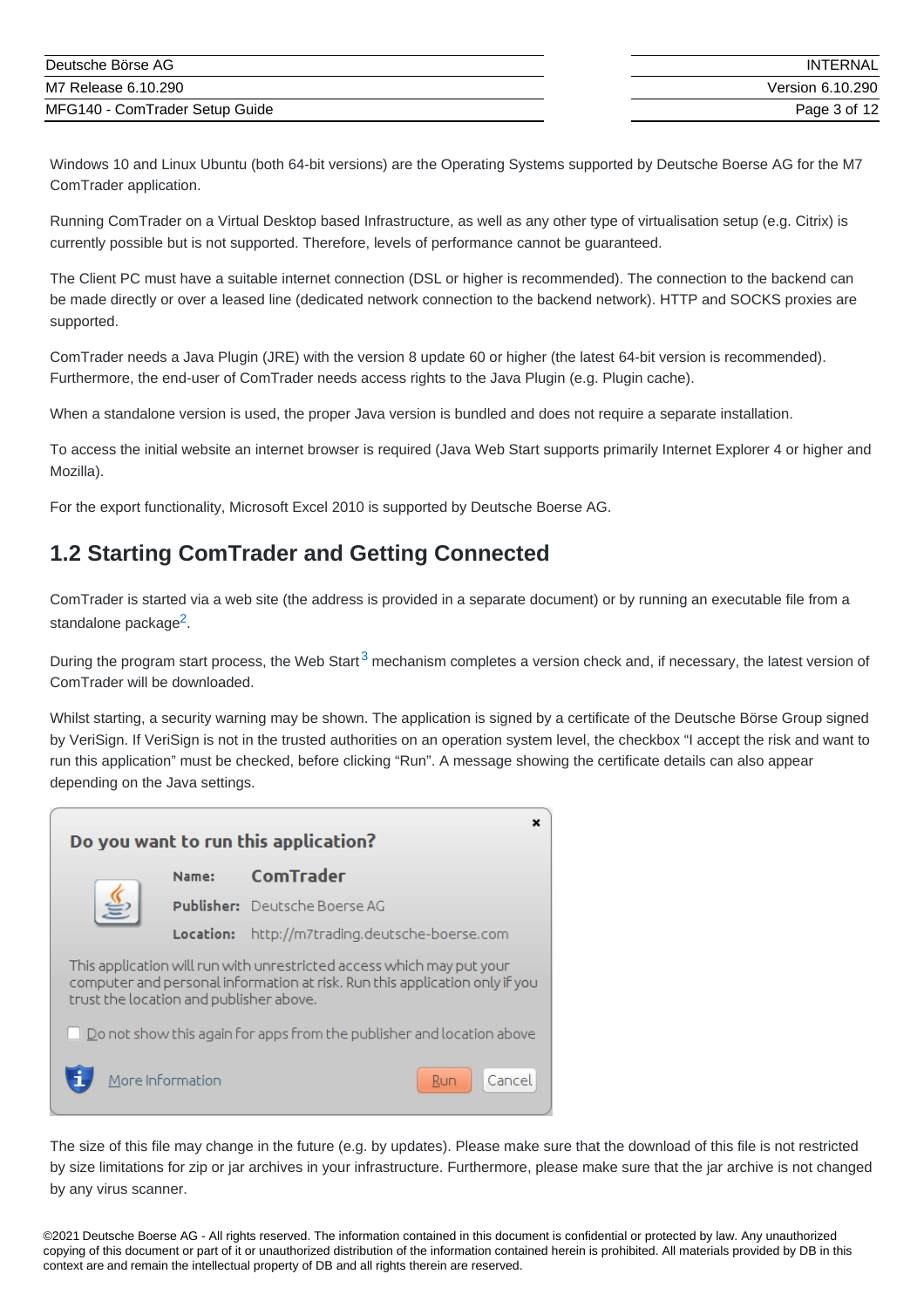### **1.2.1 Connections from ComTrader to Endpoints**

A running ComTrader application connects to two different endpoints:

- An AMQPS based connection to the M7 Backend Application;
- An HTTPS based connection to the M7 Profile Server (the same Profile Server instance is used for all M7 services) The profile server connection is not mandatory and provision of this functionality depends on the delivery configuration;
- Additional customer specific documentation (Environment Details) contains details for every environment. If access to the internet is restricted from the user's desk (e.g. by firewalls or specific proxy restrictions), the provided endpoints must be unlocked.

### <span id="page-3-0"></span>**1.2.2 Proxy Server**

If a proxy server is used, you need to configure your ComTrader client in the login window:

- Go to the tab "Connection"
- Fill in the parameters depending of the kind of proxy you use (SOCKS or HTTP) in accordance with your local settings

| No Proxy |      |           |          |
|----------|------|-----------|----------|
| Host     | Port | User Name | Password |
| webproxy | 8080 | User Name |          |

#### Safeguards Connection

#### **Note**:

- 1. Regardless of the kind of proxy used (SOCKS or HTTP), it needs to be permitted to connect to the correct server and port (refer to IP and Port below).
- 2. If you are using an HTTP proxy, the HTTP CONNECT method must be enabled.
- 3. After a successful login, the proxy settings get locally saved on the user's computer and are pre-filled in future application executions.
- 4. When selecting No proxy, all communication (AMQP and Profile Data) will be performed directly, without proxy.
- 5. When using a SOCKS Proxy, all communication (AMQP and Profile Data) will be performed via the SOCKS proxy, according to the user-specified proxy settings.
- 6. When using an HTTP Proxy, all communication (AMQP and Profile Data) will be performed via the HTTP proxy, according to the user-specified proxy settings. Note that AMQP traffic is tunnelled via an HTTP CONNECT request, which is often disabled by default. Proxy admins must enable the HTTP CONNECT method.

### **1.2.3 Leased Line**

If a leased line is used, you need to configure your ComTrader client in the login window:

- Go to tab "Connection"
- Select "Leased-Line" from the drop-down menu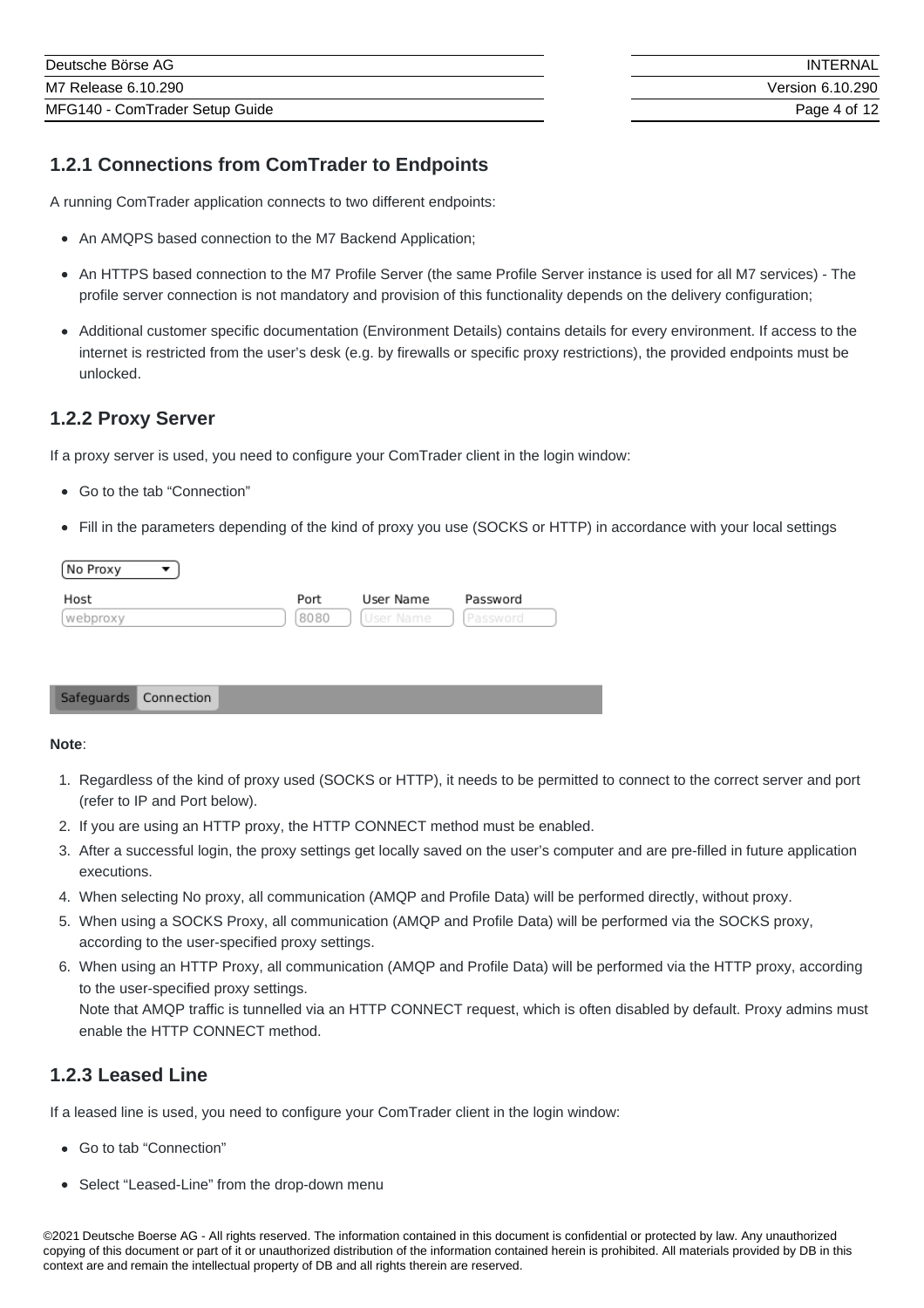| Deutsche Börse AG              | INTERNAL         |
|--------------------------------|------------------|
| M7 Release 6.10.290            | Version 6.10.290 |
| MFG140 - ComTrader Setup Guide | Page 5 of 12     |

The [parameters](#page-3-0) for the Host or Port shall not be filled in, because are related to the proxy connection type (see Chapter Proxy Server).

To be able to select this option, Leased Line must be configured in M7. The IP Addresses for the Leased Line are environmentspecific and hard-coded in M7 meaning the client cannot change them.

You can find the IP Addresses for the Leased Line in the Environment Details document. **The client must ensure that he can access these IP Addresses.**

### **1.2.4 Changing Password**

In case the password has been distributed to the user by other means than via an email with a password reset link, it is recommended that the user changes the initially provided password. This is done after the login process by navigating to application menu **Profile** –> **Change Password**.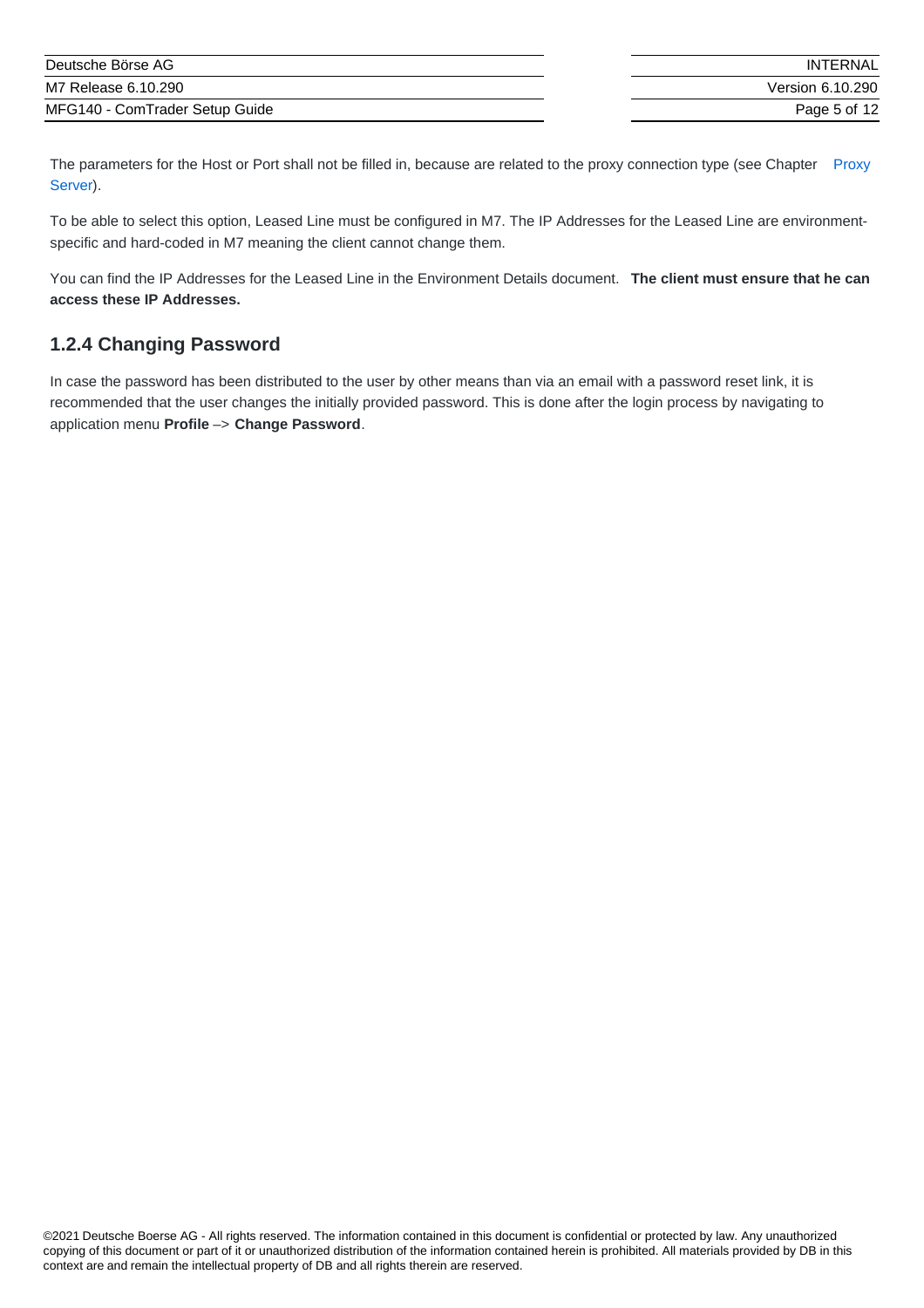# **2 Check Infrastructure**

# **2.1 Test Java Plugin**

<span id="page-5-1"></span>Open the provided URL $<sup>4</sup>$  $<sup>4</sup>$  $<sup>4</sup>$  in your internet browser.</sup>

Click on the link "Start the ComTrader via Webstart". If the browser wants to download, show or save a file named like "<FileName>.jnlp", the Java plugin is not configured correctly. Sometimes just the file association of the .jnlp file is missing which leads to the following error > Java plugin is missing.

A manual for the ComTrader application can be either downloaded from this website or opened from the ComTrader application itself.

The current version of this Setup Guide can be also downloaded from this website.

# <span id="page-5-0"></span>**2.2 Java Plugin Settings**

Open the Control Panel via the Windows start menu:

| ▶ Control Panel ▶ All Control Panel Items ▶ | Search Control Panel<br>Ω<br>$++$<br>▼∣ |
|---------------------------------------------|-----------------------------------------|
| Adjust your computer's settings             | View by: Small icons $\star$            |
| Fonts                                       | <b>FreeFall Data Protection</b>         |
| <b>Getting Started</b>                      | <b>R</b> HomeGroup                      |
| <b>IDT Audio-Systemsteuerung</b>            | Indexing Options                        |
| Intel® Grafik und Medien                    | Intel® PROSet/Wireless Tools            |
| Internet Options                            | $\frac{4}{2}$ Java                      |
| ← Keyboard                                  | <b>Z</b> Loc Java                       |
| Modem Diagnostic Tool                       | Java(TM) Control Panel<br>$M$ durse     |
| Network and Sharing Center                  | Notification Area Icons                 |
| NVIDIA nView Desktop Manager                | <b>NVIDIA Systemsteuerung</b>           |
| <b>Parental Controls</b>                    | Performance Information and Tools       |
| Personalization                             | Phone and Modem                         |
| <b>Power Options</b>                        | <b>Programs and Features</b>            |
| Recovery                                    | Region and Language                     |

Double click the "Java" icon to open the plugin settings. If the icon is missing, the plugin is missing, or it has not been correctly installed.

The following window should open: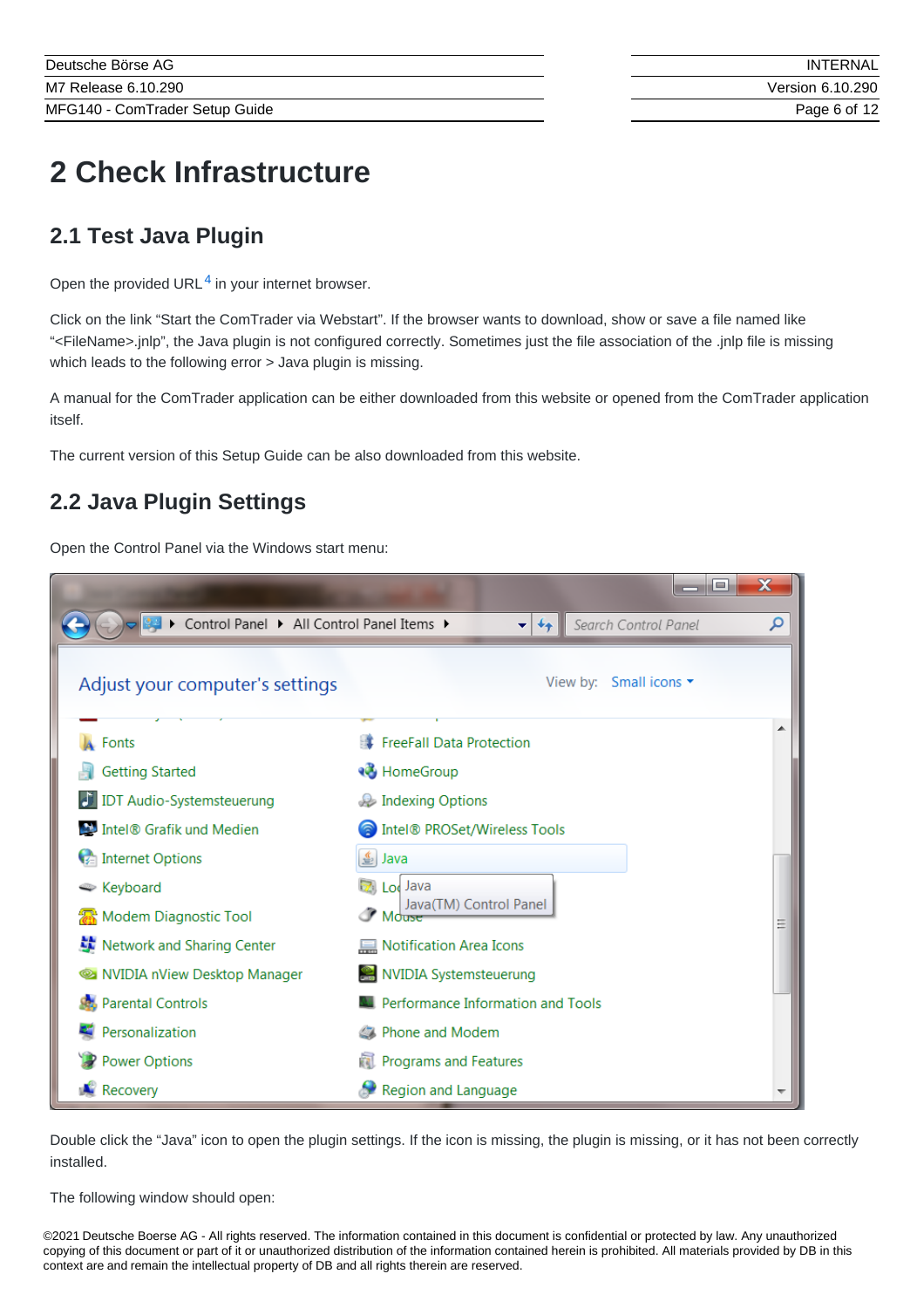#### Deutsche Börse AG

M7 Release 6.10.290

MFG140 - ComTrader Setup Guide

**INTERNAL** Version 6.10.290 Page 7 of 12

| 系 Java Control Panel                                                                                                                                                                 | œ                     |
|--------------------------------------------------------------------------------------------------------------------------------------------------------------------------------------|-----------------------|
| General<br>Update<br>Java Security Advanced                                                                                                                                          |                       |
| About                                                                                                                                                                                |                       |
| View version information about Java Control Panel.                                                                                                                                   |                       |
|                                                                                                                                                                                      | About                 |
| Network Settings                                                                                                                                                                     |                       |
| Network settings are used when making Internet connections. By default, Java will use the network<br>settings in your web browser. Only advanced users should modify these settings. |                       |
|                                                                                                                                                                                      | Network Settings      |
| <b>Temporary Internet Files</b>                                                                                                                                                      |                       |
| Files you use in Java applications are stored in a special folder for quick execution later. Only<br>advanced users should delete files or modify these settings.                    |                       |
|                                                                                                                                                                                      | View<br>Settings      |
| Java in the browser is enabled.                                                                                                                                                      |                       |
| See the Security tab                                                                                                                                                                 |                       |
|                                                                                                                                                                                      |                       |
|                                                                                                                                                                                      |                       |
|                                                                                                                                                                                      |                       |
|                                                                                                                                                                                      |                       |
|                                                                                                                                                                                      |                       |
|                                                                                                                                                                                      |                       |
|                                                                                                                                                                                      |                       |
|                                                                                                                                                                                      | Cancel<br>OK<br>Apply |
|                                                                                                                                                                                      |                       |

 $\Box$ 

The Java plugin version can be verified by clicking on "About…":



The version should be 8 update 60 or higher.

Open the network settings by clicking on "Network Settings…":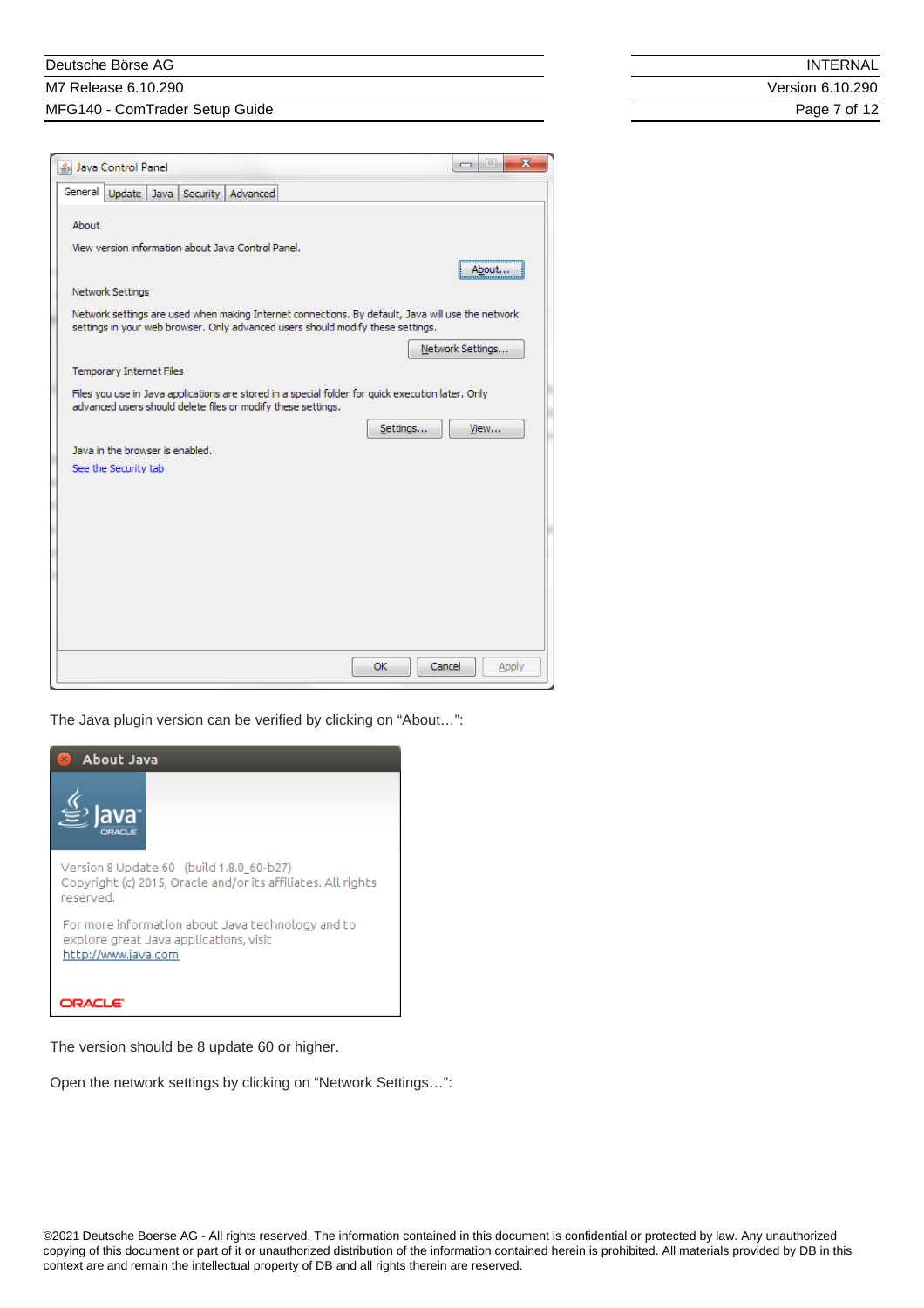M7 Release 6.10.290

MFG140 - ComTrader Setup Guide

| INTFRNAI         |
|------------------|
| Version 6.10.290 |
| Page 8 of 12     |

| <b>Network Settings</b>                          |
|--------------------------------------------------|
| Override browser proxy settings.                 |
| Use browser settings                             |
| O Use proxy server                               |
| Address: yourproxy.com<br>Port: 8080<br>Advanced |
| V Bypass proxy server for local addresses        |
| Use automatic proxy configuration script         |
| Script location:                                 |
| Direct connection                                |
| Cancel<br>ок                                     |

*These settings are specific for your infrastructure.* Please ask your system administrator for help. When no user access restriction is in place, you can adjust the settings in your internet browser and use it here by checking the "Use browser settings option". [5](#page-11-4)

<span id="page-7-0"></span>Open the settings for temporary internet files with a click on "Settings…"

| <b>Temporary Files Settings</b>                                                                                                                          |  |
|----------------------------------------------------------------------------------------------------------------------------------------------------------|--|
| Keep temporary files on my computer.                                                                                                                     |  |
| Location<br>Select the location where temporary files are kept:                                                                                          |  |
| cal\AppData\LocalLow\Sun\Java\Deployment\cache<br>Change                                                                                                 |  |
| Disk Space<br>Select the compression level for JAR files:<br>None<br>Set the amount of disk space for storing temporary files:<br>$32768 -$<br><b>MB</b> |  |
| Delete Files<br><b>Restore Defaults</b><br>Cancel<br>OK                                                                                                  |  |

We suggest leaving the temporary files on the computer because otherwise the ComTrader application will be downloaded completely with every application start.

The end-user of ComTrader must have read and write access to the temporary files location. If you encounter problems with the download, please try to clear the cache (Button "Delete Files…") and download the application again.

Change the tab to "Advanced". The following settings are recommended: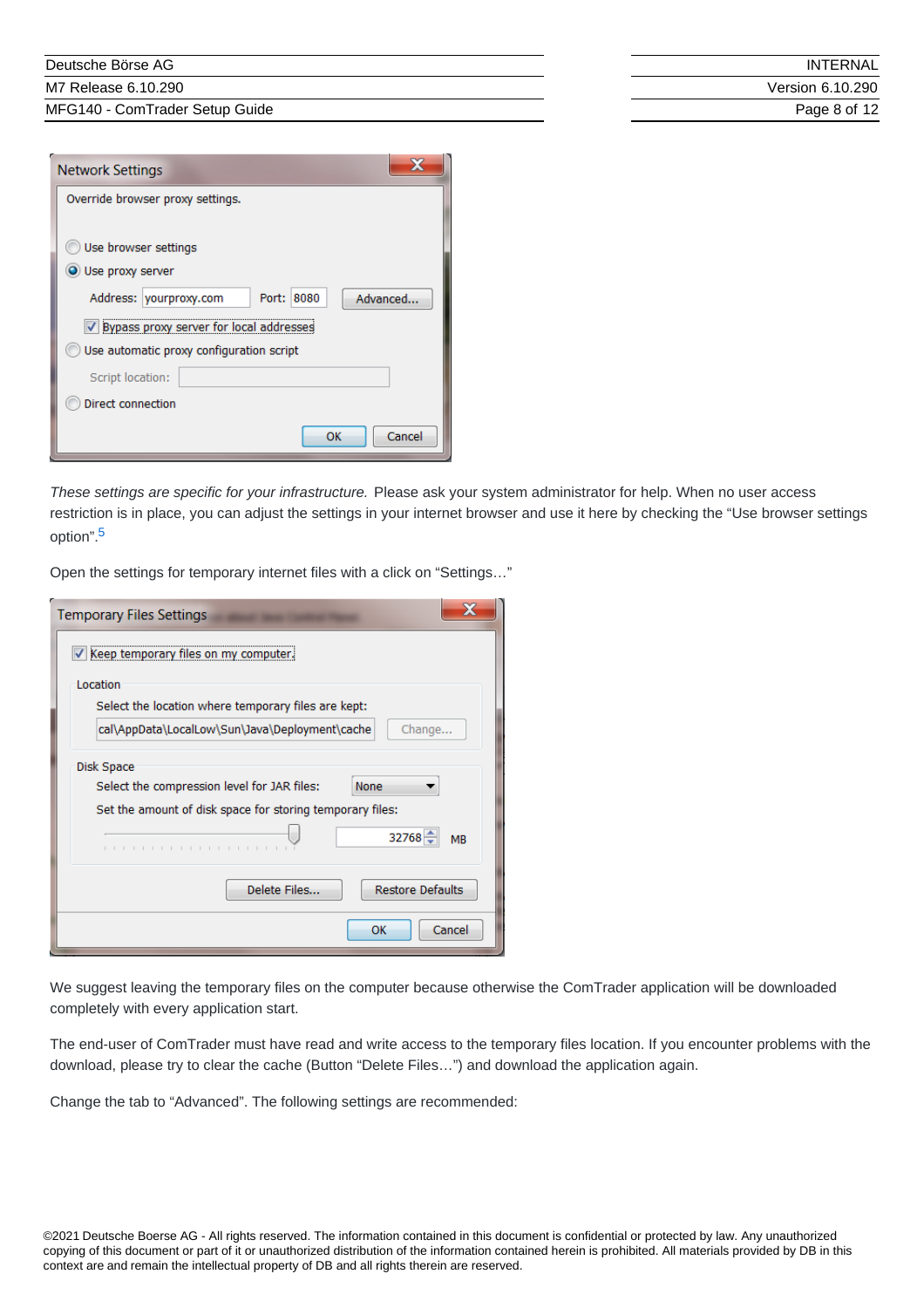#### Deutsche Börse AG

M7 Release 6.10.290

MFG140 - ComTrader Setup Guide

| INTERNAL |
|----------|
|----------|

Version 6.10.290

Page 9 of 12

| Java Control Panel                       |    |        | $=$<br>- | $\mathbf{x}$ |
|------------------------------------------|----|--------|----------|--------------|
| Advanced<br>General Update Java Security |    |        |          |              |
|                                          |    |        |          |              |
| Debugging                                |    |        |          |              |
| Enable tracing                           |    |        |          |              |
| Enable logging                           |    |        |          |              |
| i Show applet lifecycle exceptions       |    |        |          |              |
| Java console                             |    |        |          |              |
|                                          |    |        |          |              |
| i Hide console                           |    |        |          | Ξ            |
|                                          |    |        |          |              |
| Default Java for browsers                |    |        |          |              |
| Microsoft Internet Explorer              |    |        |          |              |
| Mozilla family<br>Shortcut Creation      |    |        |          |              |
| Mways allow                              |    |        |          |              |
| Always allow if hinted                   |    |        |          |              |
| Prompt user                              |    |        |          |              |
| im @ Prompt user if hinted               |    |        |          |              |
| Mever allow                              |    |        |          |              |
| JNLP File/MIME Association               |    |        |          |              |
| Mways allow                              |    |        |          |              |
| i <b>O</b> Prompt user                   |    |        |          |              |
| Mever allow                              |    |        |          |              |
| Application Installation                 |    |        |          |              |
|                                          |    |        |          |              |
| Install if shortcut created              |    |        |          |              |
|                                          |    |        |          |              |
| Never install                            |    |        |          |              |
| Secure Execution Environment             |    |        |          |              |
|                                          |    |        |          |              |
|                                          | OK | Cancel |          | <b>Apply</b> |
|                                          |    |        |          |              |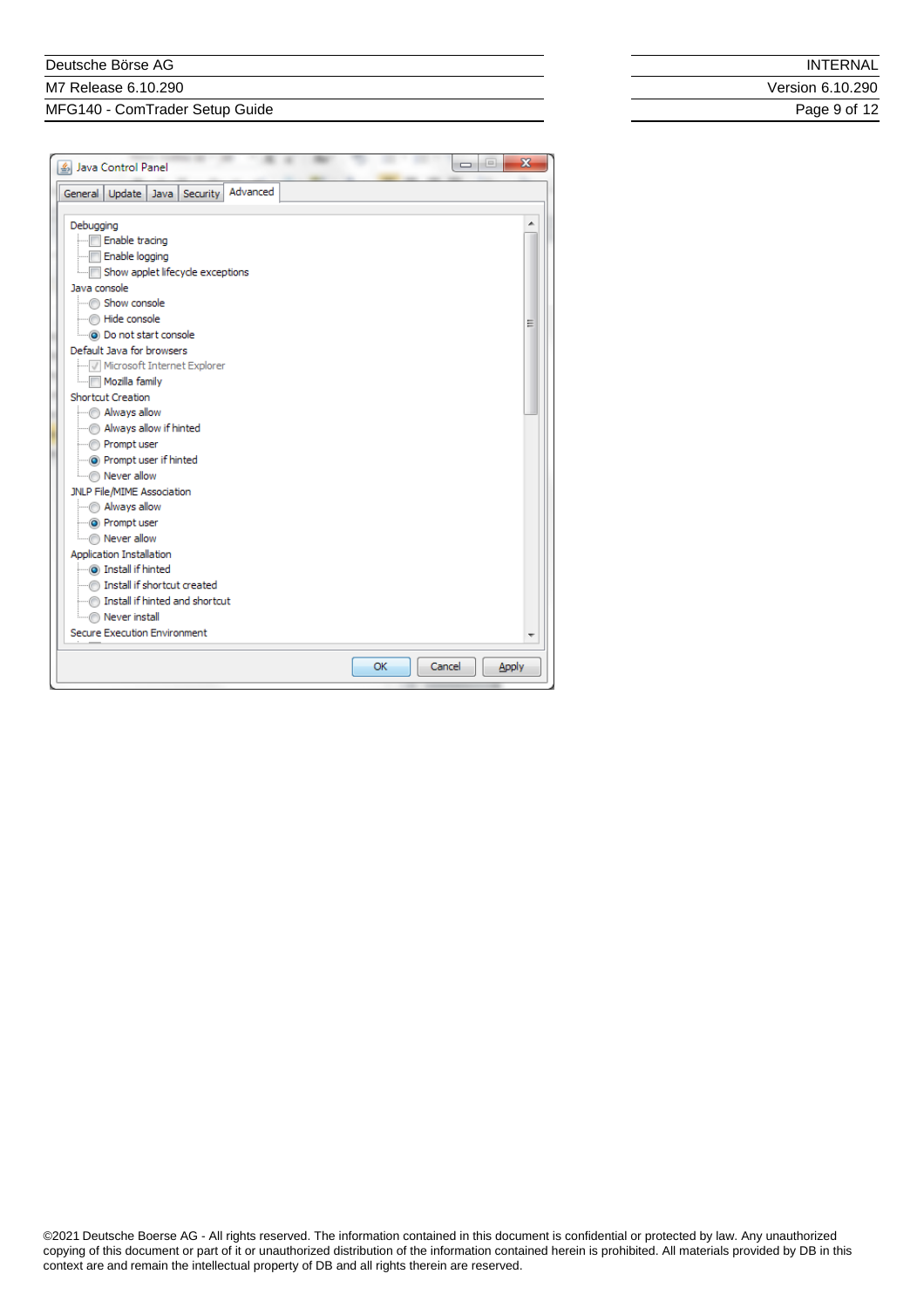#### Deutsche Börse AG

M7 Release 6.10.290

MFG140 - ComTrader Setup Guide

|  | INTERNAL |
|--|----------|
|--|----------|

Version 6.10.290

Page 10 of 12

| l co<br>Java Control Panel                                                            | х     |
|---------------------------------------------------------------------------------------|-------|
| Advanced<br>Update  <br>Security<br>General<br>Java I                                 |       |
| JNLP File/MIME Association                                                            |       |
| Mways allow                                                                           |       |
| <b>O</b> Prompt user                                                                  |       |
| Mever allow                                                                           |       |
| Application Installation                                                              |       |
| i Install if hinted                                                                   |       |
|                                                                                       |       |
|                                                                                       |       |
| Mever install                                                                         |       |
| Secure Execution Environment                                                          |       |
| M Allow user to grant permissions to signed content                                   |       |
| I Show sandbox warning banner                                                         |       |
| MILLION USER to accept JNLP security requests                                         |       |
| Don't prompt for client certificate selection when no certificates or only one exists |       |
| Warn if site certificate does not match hostname                                      |       |
| i[…] Show site certificate from server even if it is valid                            |       |
| Mixed code (sandboxed vs. trusted) security verification                              |       |
| i-o Enable - show warning if needed                                                   |       |
|                                                                                       |       |
|                                                                                       |       |
| Disable verification (not recommended)                                                |       |
| Perform certificate revocation checks on                                              |       |
| Publisher's certificate only                                                          |       |
| All certificates in the chain of trust                                                |       |
| Do not check (not recommended)                                                        |       |
| Check for certificate revocation using                                                |       |
| Certificate Revocation Lists (CRLs)                                                   |       |
|                                                                                       |       |
| Cancel<br>ОΚ                                                                          | Apply |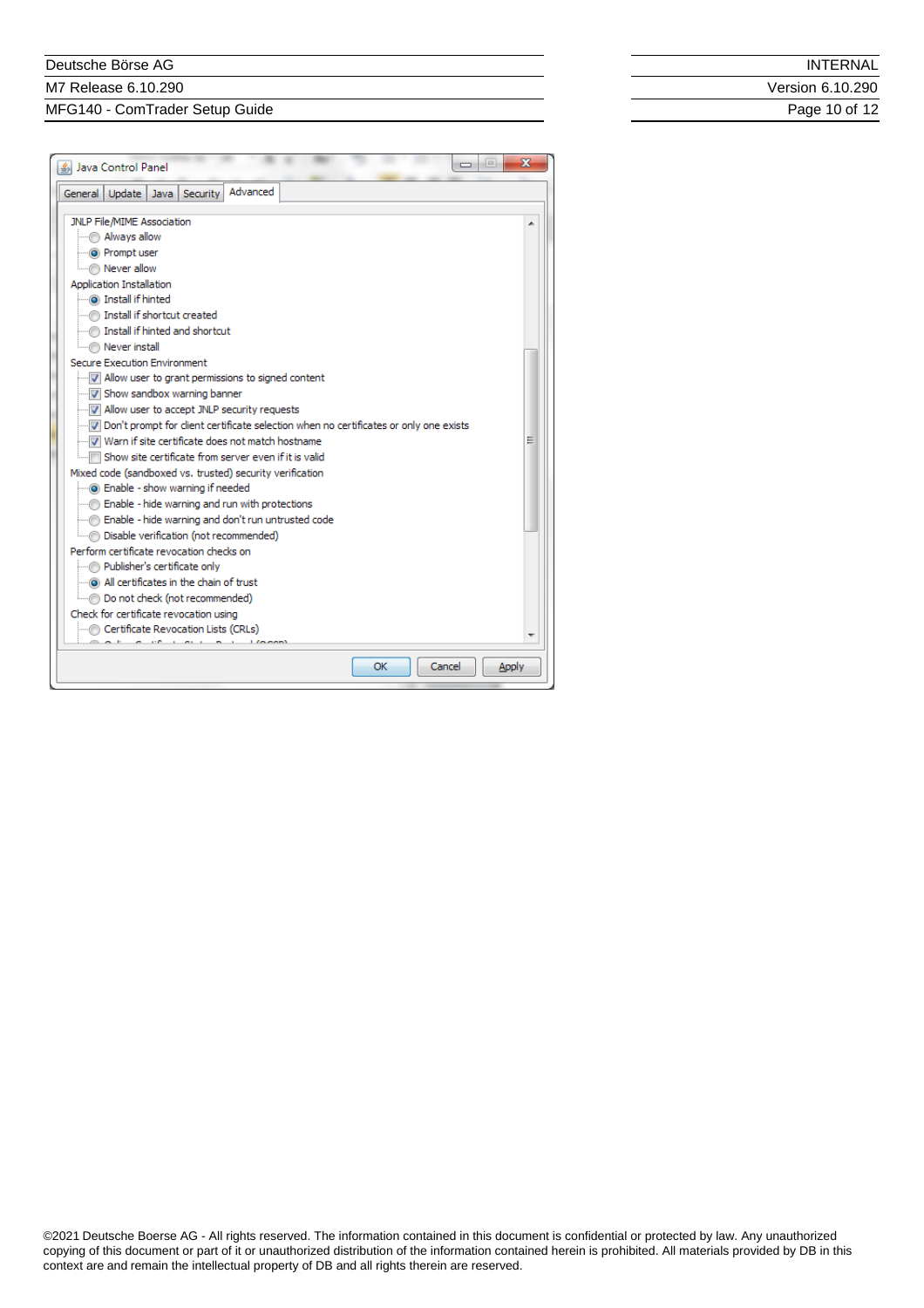M7 Release 6.10.290

MFG140 - ComTrader Setup Guide

| <b>INTERNAL</b>  |
|------------------|
| Version 6.10.290 |
| Page 11 of 12    |

| <b><i>L</i></b> Java Control Panel                       | $\Box$ | 回     |  |
|----------------------------------------------------------|--------|-------|--|
| Advanced<br>Update  <br>Java Security<br>General         |        |       |  |
|                                                          |        |       |  |
| Warn if site certificate does not match hostname         |        |       |  |
| Show site certificate from server even if it is valid    |        |       |  |
| Mixed code (sandboxed vs. trusted) security verification |        |       |  |
| - in @ Enable - show warning if needed                   |        |       |  |
| Enable - hide warning and run with protections           |        |       |  |
| Enable - hide warning and don't run untrusted code       |        |       |  |
| Disable verification (not recommended)                   |        |       |  |
| Perform certificate revocation checks on                 |        |       |  |
| Publisher's certificate only                             |        |       |  |
|                                                          |        |       |  |
| Do not check (not recommended)                           |        |       |  |
| Check for certificate revocation using                   |        |       |  |
| Certificate Revocation Lists (CRLs)                      |        |       |  |
| Online Certificate Status Protocol (OCSP)                |        |       |  |
|                                                          |        |       |  |
| <b>Advanced Security Settings</b>                        |        |       |  |
| Use certificates and keys in browser keystore            |        |       |  |
| Finable blacklist revocation check                       |        |       |  |
| I Enable caching password for authentication             |        |       |  |
| Use SSL 2.0 compatible ClientHello format                |        |       |  |
| Use SSL 3.0                                              |        |       |  |
| <b>V</b> Use TLS 1.0                                     |        |       |  |
| $\triangledown$ Use TLS 1.1                              |        |       |  |
| $\overline{v}$ Use TLS 1.2                               |        |       |  |
| Miscellaneous                                            |        |       |  |
| Place Java icon in system tray                           |        |       |  |
| Suppress sponsor offers when installing or updating Java |        |       |  |
| OK<br>Cancel                                             |        | Apply |  |
|                                                          |        |       |  |

TLS 1.0 and higher must be used for the Advanced security settings. SSL 3.0 (and older) is no longer supported as it is vulnerable to "poodle attacks" and must be unchecked.

# <span id="page-10-0"></span>**2.3 Using a Standalone Version**

In case there is any problem when running the WebStart version of ComTrader, standalone versions for windows operation systems (64bit version) - are also provided. The user can download these versions and run them without any installation being necessary.

The standalone package contains a folder with two exe files. The content of any files must not be changed. To run a 4G exe file, a user must have at least 6GB of RAM, and for a 6G exe file at least 8GB RAM.

The standalone package has a proper Java version bundled with it and does not use the WebStart technology. Therefore, it is independent of the Java version installed in the user's computer.

The 32 bit standalone version is no longer provided.